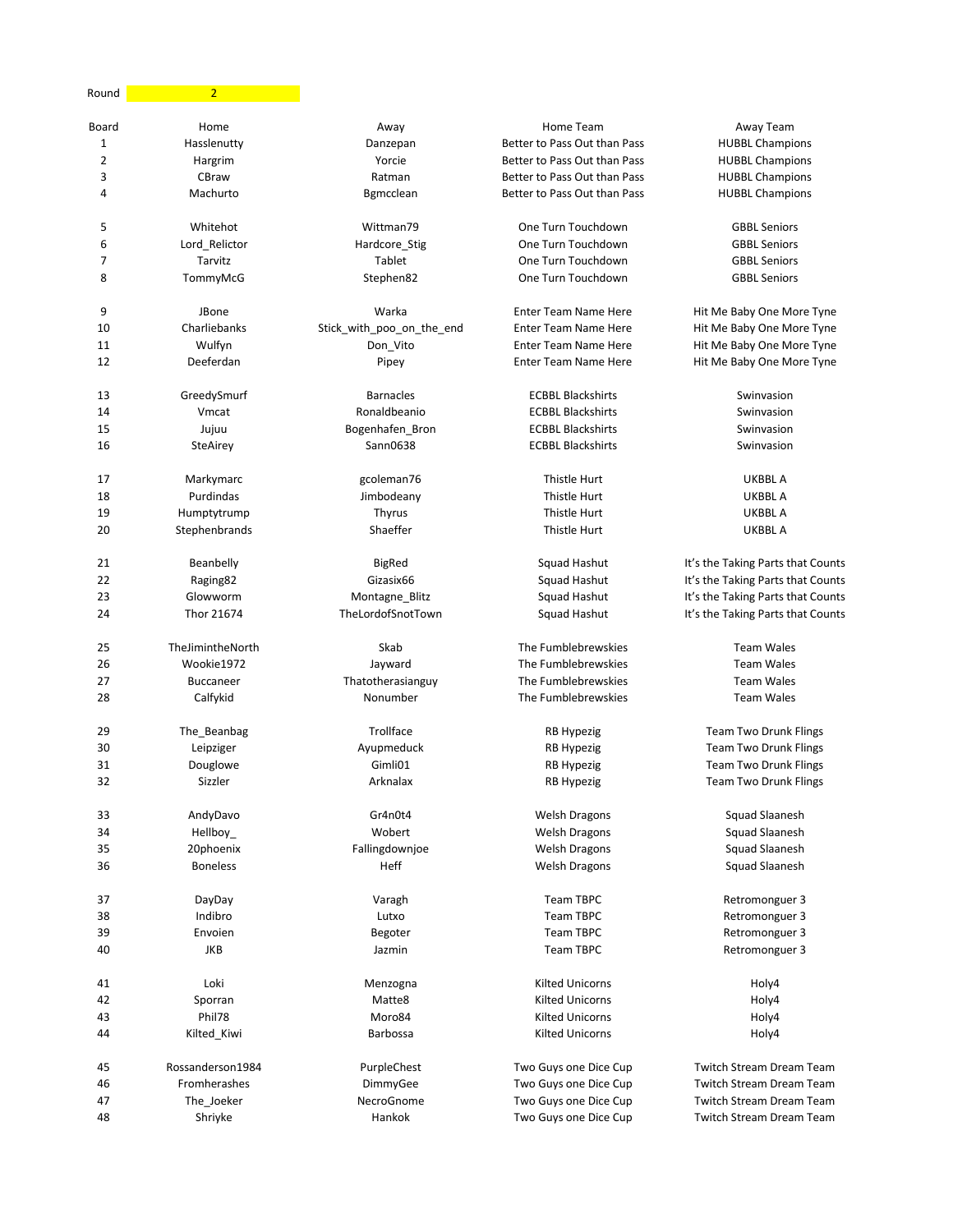| 49 | Barney_the_Lurker     | Zahiko            | <b>Barneys Team</b>       | Lutece Noobs                 |
|----|-----------------------|-------------------|---------------------------|------------------------------|
| 50 | Tintenfisch           | Maitre_tactac     | <b>Barneys Team</b>       | Lutece Noobs                 |
| 51 | Dafo                  | <b>OON</b>        | <b>Barneys Team</b>       | Lutece Noobs                 |
| 52 | Vagabond1982uk        | Lutece Noobs #2   | <b>Barneys Team</b>       | Lutece Noobs                 |
| 53 | Ionas                 | Ivan_Landwehr     | <b>SWEBBA Raiders</b>     | Retromonguer 2               |
| 54 | Duckwing              | Apostol del gas   | <b>SWEBBA Raiders</b>     | Retromonguer 2               |
| 55 | Nyaga                 | Menguexe          | <b>SWEBBA Raiders</b>     | Retromonguer 2               |
| 56 | Skuld                 | Josepe            | <b>SWEBBA Raiders</b>     | Retromonguer 2               |
| 57 | Fireolli              | Studdj            | <b>Midtable Marauders</b> | <b>UKBBL Young Offenders</b> |
| 58 | Spob                  | FlickyFlak        | <b>Midtable Marauders</b> | <b>UKBBL Young Offenders</b> |
| 59 | Firebreather          | Itchen            | <b>Midtable Marauders</b> | <b>UKBBL Young Offenders</b> |
|    |                       |                   | <b>Midtable Marauders</b> |                              |
| 60 | Ringbeard             | Khornight         |                           | <b>UKBBL Young Offenders</b> |
| 61 | Walrus                | Liam              | Pow Arrangers             | Tilean Brigade               |
| 62 | Law_of_Course         | Dirold            | Pow Arrangers             | Tilean Brigade               |
| 63 | Tuckersteel           | Owen86            | Pow Arrangers             | Tilean Brigade               |
| 64 | Lovely_jubbly         | <b>Bucky</b>      | Pow Arrangers             | Tilean Brigade               |
| 65 | Bibi                  | Lemmiwinks        | <b>Team One Minute</b>    | Foxy and the Hounds          |
| 66 | Bourpif               | <b>Boldfox</b>    | <b>Team One Minute</b>    | Foxy and the Hounds          |
| 67 | SamduLac              | Fubarpenn         | <b>Team One Minute</b>    | Foxy and the Hounds          |
| 68 | Justicium             | Obsydyan          | <b>Team One Minute</b>    | Foxy and the Hounds          |
| 69 | Ploppy_McPloppy       | Talkarde          | Team HEBBL                | The Pilous                   |
| 70 | MadeofWelsh           | Raztout           | <b>Team HEBBL</b>         | The Pilous                   |
| 71 | Littlespoon           | Rippersly         | <b>Team HEBBL</b>         | The Pilous                   |
| 72 | Slatfordicus          | Miyata            | <b>Team HEBBL</b>         | The Pilous                   |
| 73 | 98SmithG              | Got_Wood          | Barry Chuckle Quartet     | <b>Great Orme Goats</b>      |
| 74 | Insidious             | LORD_BONAN        | Barry Chuckle Quartet     | <b>Great Orme Goats</b>      |
| 75 | <b>Ratticus Finch</b> | Filthmonger       | Barry Chuckle Quartet     | <b>Great Orme Goats</b>      |
| 76 | Sleeves               | Gaff              | Barry Chuckle Quartet     | <b>Great Orme Goats</b>      |
| 77 | Oberwald_1            | Blackorcdown      | Swedish Whine Squad       | Sideshow Mob                 |
| 78 | Zedd                  | <b>DizzyBess</b>  | Swedish Whine Squad       | Sideshow Mob                 |
| 79 | Drexxl                | Filthy_Fairy      | Swedish Whine Squad       | Sideshow Mob                 |
| 80 | Pellevin              | Sparky            | Swedish Whine Squad       | Sideshow Mob                 |
|    |                       |                   |                           |                              |
| 81 | Azlann                | PeteW             | Squad Tzeentch            | Team W                       |
| 82 | Belvetch              | ThomasW           | Squad Tzeentch            | Team W                       |
| 83 | Ironrock              | <b>Besters</b>    | Squad Tzeentch            | Team W                       |
| 84 | Throgg                | <b>GORGOROTH</b>  | Squad Tzeentch            | Team W                       |
| 85 | MisterJoshua          | Kfoged            | <b>Team FUMBBL</b>        | Tiers Before Bedtime         |
| 86 | Badger89              | Podfrey           | <b>Team FUMBBL</b>        | <b>Tiers Before Bedtime</b>  |
| 87 | <b>Throweck</b>       | Ozt               | <b>Team FUMBBL</b>        | <b>Tiers Before Bedtime</b>  |
| 88 | Pokrjax               | Nippylongskar     | <b>Team FUMBBL</b>        | <b>Tiers Before Bedtime</b>  |
| 89 | Asgair                | Vonleppard        | Retromonguer 1            | <b>DBL Debonairs</b>         |
| 90 | Thibault              | SaltyMurcutt      | Retromonguer 1            | <b>DBL Debonairs</b>         |
| 91 | Millimetal            | Gunny23           | Retromonguer 1            | <b>DBL Debonairs</b>         |
| 92 | Elperas               | Hedonihilist      | Retromonguer 1            | <b>DBL Debonairs</b>         |
| 93 | Phugster              | JimJimany         | <b>BriBBe Team Green</b>  | All The Presidents Men       |
| 94 | Gruff                 | Purplegoo         | <b>BriBBe Team Green</b>  | All The Presidents Men       |
| 95 | TommyB                | Joemanji          | <b>BriBBe Team Green</b>  | All The Presidents Men       |
| 96 | Cookie                | Indigo            | <b>BriBBe Team Green</b>  | All The Presidents Men       |
| 97 | Sparky73              | Punchymcragefists | <b>SKABB Stoutfellows</b> | <b>Tactics and Theatrics</b> |
| 98 | Mashley85             | Bashto            | <b>SKABB Stoutfellows</b> | <b>Tactics and Theatrics</b> |
| 99 | Stewbacca             | Breakmonker       | <b>SKABB Stoutfellows</b> | <b>Tactics and Theatrics</b> |
|    |                       |                   |                           |                              |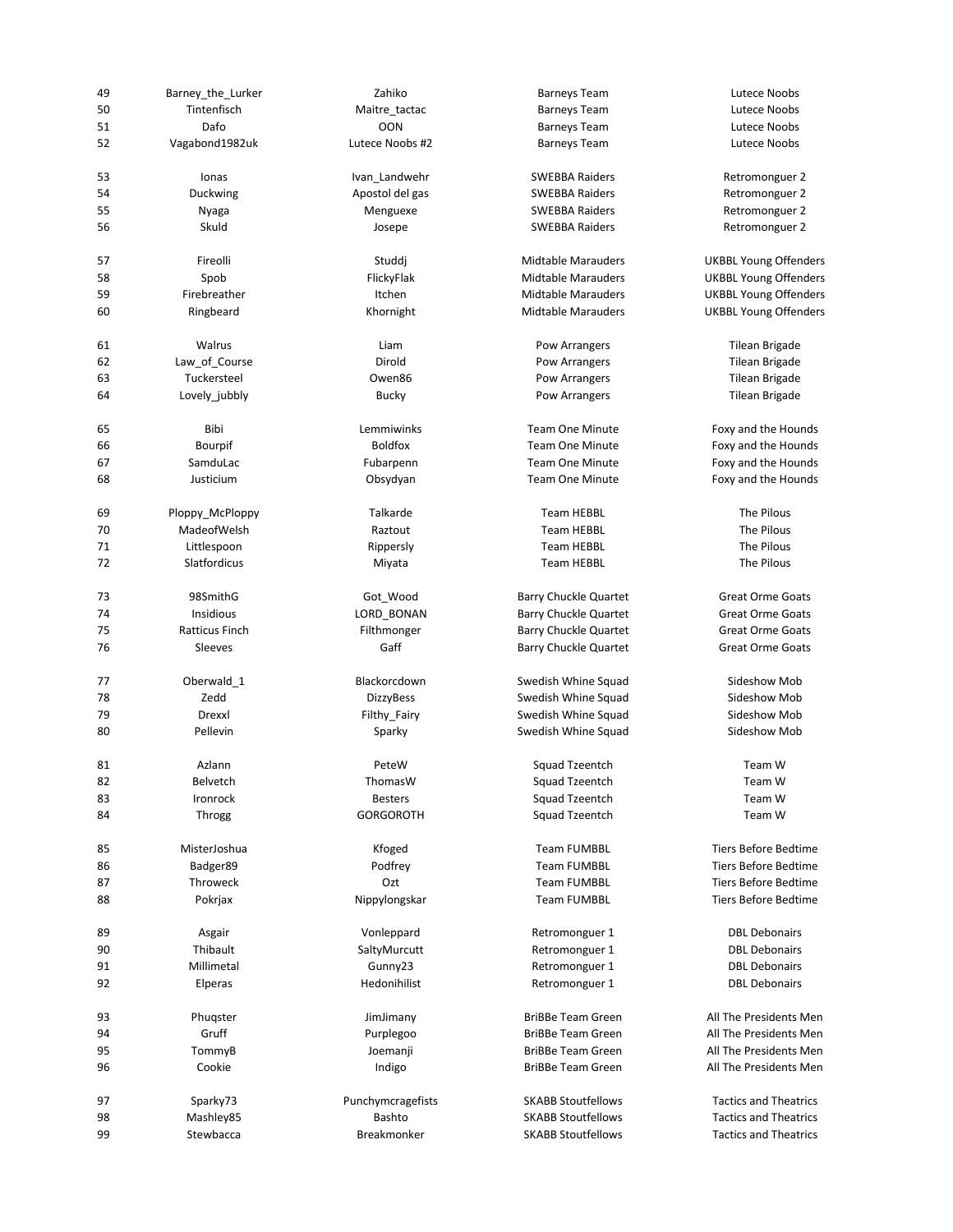|            | Eldritchfox                   | Tumukingofwu        | <b>SKABB Stoutfellows</b>                | <b>Tactics and Theatrics</b>                                   |
|------------|-------------------------------|---------------------|------------------------------------------|----------------------------------------------------------------|
| 101        | Bedge                         | Padster             | Eatbats Pair o Dice                      | Squad Nurgle                                                   |
| 102        | Heartsbane                    | Widram              | Eatbats Pair o Dice                      | Squad Nurgle                                                   |
| 103        | LordCaskey                    | 13silver            | Eatbats Pair o Dice                      | Squad Nurgle                                                   |
| 104        | Catastrophe                   | DAVEtheIMPALER      | Eatbats Pair o Dice                      | Squad Nurgle                                                   |
| 105        | Yudlugar                      | Miserable           | Captain Morgans Stunty Gold              | WYBBL Spacemen                                                 |
| 106        | Peo2223                       | Scouseboy           | Captain Morgans Stunty Gold              | <b>WYBBL Spacemen</b>                                          |
| 107        | Bucky1398                     | Miktoriana          | Captain Morgans Stunty Gold              | <b>WYBBL Spacemen</b>                                          |
| 108        | Garfy                         | Spleggy             | <b>Captain Morgans Stunty Gold</b>       | <b>WYBBL Spacemen</b>                                          |
| 109        | Dragonborn                    | Seosamhantoin       | <b>Wrekin Wraiders</b>                   | <b>HUBBL Double Toil and Trouble</b>                           |
| 110        | TheFear                       | <b>JMFing</b>       | <b>Wrekin Wraiders</b>                   | <b>HUBBL Double Toil and Trouble</b>                           |
| 111        | Speedingbullet                | Marckfu             | <b>Wrekin Wraiders</b>                   | <b>HUBBL Double Toil and Trouble</b>                           |
| 112        | Goldengate                    | Cammstainton210116  | <b>Wrekin Wraiders</b>                   | <b>HUBBL Double Toil and Trouble</b>                           |
| 113        | Elplanet4                     | Krunkle_Dunkle      | The GoBBlers                             | <b>Chatter Blocks</b>                                          |
| 114        | Lord_Chelmsford               | Chilli              | The GoBBlers                             | <b>Chatter Blocks</b>                                          |
| 115        | <b>BrockDodge</b>             | Dave_Hamlin         | The GoBBlers                             | <b>Chatter Blocks</b>                                          |
|            |                               |                     |                                          |                                                                |
| 116        | Daubs                         | Be4ch               | The GoBBlers                             | <b>Chatter Blocks</b>                                          |
| 117        | Visigoth                      | UnicornPower        | The Local YOBBS                          | <b>Teuchters Anonymous</b>                                     |
| 118        | Burtblahblahblah              | Kasiraghi           | The Local YOBBS                          | <b>Teuchters Anonymous</b>                                     |
| 119        | Laser_Owl                     | Cheezus             | The Local YOBBS                          | <b>Teuchters Anonymous</b>                                     |
| 120        | Glengarth30                   | Smudge              | The Local YOBBS                          | <b>Teuchters Anonymous</b>                                     |
| 121        | Sean_M                        | Feppel              | <b>Calmitous Casual Coaches</b>          | <b>Bekkalokk Blockers</b>                                      |
| 122        | Rev                           | Loner               | <b>Calmitous Casual Coaches</b>          | <b>Bekkalokk Blockers</b>                                      |
| 123        |                               | Zulu                | <b>Calmitous Casual Coaches</b>          | <b>Bekkalokk Blockers</b>                                      |
|            | Bungeeman                     |                     |                                          |                                                                |
| 124        | Splatteo                      | Mynock              | <b>Calmitous Casual Coaches</b>          | <b>Bekkalokk Blockers</b>                                      |
| 125        | Whitey                        | Rubick              | <b>Shiretown Stuffers</b>                | <b>BUBBA</b>                                                   |
| 126        | Cornish                       | Twelfman            | <b>Shiretown Stuffers</b>                | <b>BUBBA</b>                                                   |
|            |                               |                     |                                          |                                                                |
| 127        | Everbodys_dead_dave           | Smurf1917           | <b>Shiretown Stuffers</b>                | <b>BUBBA</b>                                                   |
| 128        | El_Spoonio                    | BUBBA#3             | <b>Shiretown Stuffers</b>                | <b>BUBBA</b>                                                   |
| 129        | UnwarySi                      | Shaniepoo1          | T and Three Sugars                       | Three Suttons and a Shaniepoo                                  |
|            | Owletta                       | Valen               |                                          |                                                                |
| 130        |                               |                     | T and Three Sugars                       | Three Suttons and a Shaniepoo                                  |
| 131<br>132 | Smithy_GP<br>Kid_Cantcomplain | Deepfruit<br>Nobbla | T and Three Sugars<br>T and Three Sugars | Three Suttons and a Shaniepoo<br>Three Suttons and a Shaniepoo |
|            |                               |                     |                                          |                                                                |
| 133        | Cryptic                       | Jackal              | Squad Malal                              | <b>DBL Moderate Effort</b>                                     |
| 134        | Stuntedbrain                  | Raughri             | <b>Squad Malal</b>                       | <b>DBL Moderate Effort</b>                                     |
| 135        | <b>BunjiBalls</b>             | King ghidra         | Squad Malal                              | <b>DBL Moderate Effort</b>                                     |
| 136        | Zakrutter                     | ChoiDivision        | <b>Squad Malal</b>                       | <b>DBL Moderate Effort</b>                                     |
| 137        | Turtlehead                    | Ahzek               | Eatbats TNG                              | Doc Bartens                                                    |
| 138        | Unsullied                     | <b>BartK</b>        | Eatbats TNG                              | Doc Bartens                                                    |
| 139        | Bashman                       | <b>Bbart</b>        | Eatbats TNG                              | Doc Bartens                                                    |
| 140        | Gethyn                        | Taltal              | Eatbats TNG                              | Doc Bartens                                                    |
|            |                               | Lentheman           |                                          |                                                                |
| 141        | Shipaz                        |                     | Snake Eyes and GFIs                      | <b>HEBBL Chumps</b>                                            |
| 142        | TheCowDaddy                   | Orklabe             | Snake Eyes and GFIs                      | <b>HEBBL Chumps</b>                                            |
| 143        | GustyGarett                   | Paul Watson         | Snake Eyes and GFIs                      | <b>HEBBL Chumps</b>                                            |
| 144        | <b>DJCritch</b>               | 3diceuphill         | Snake Eyes and GFIs                      | <b>HEBBL Chumps</b>                                            |
| 145        | Don_Jujanas                   | Chewitt666          | <b>BBQ Boys</b>                          | <b>DBL The Full Stunty</b>                                     |
| 146        | Brandy1988                    | Mookie_blaylock     | <b>BBQ Boys</b>                          | <b>DBL The Full Stunty</b>                                     |
| 147        | Spic929                       | DrMoustachio        | <b>BBQ Boys</b>                          | <b>DBL The Full Stunty</b>                                     |
| 148        | BBQ Boys #4                   | Overgone5           | <b>BBQ Boys</b>                          | <b>DBL The Full Stunty</b>                                     |